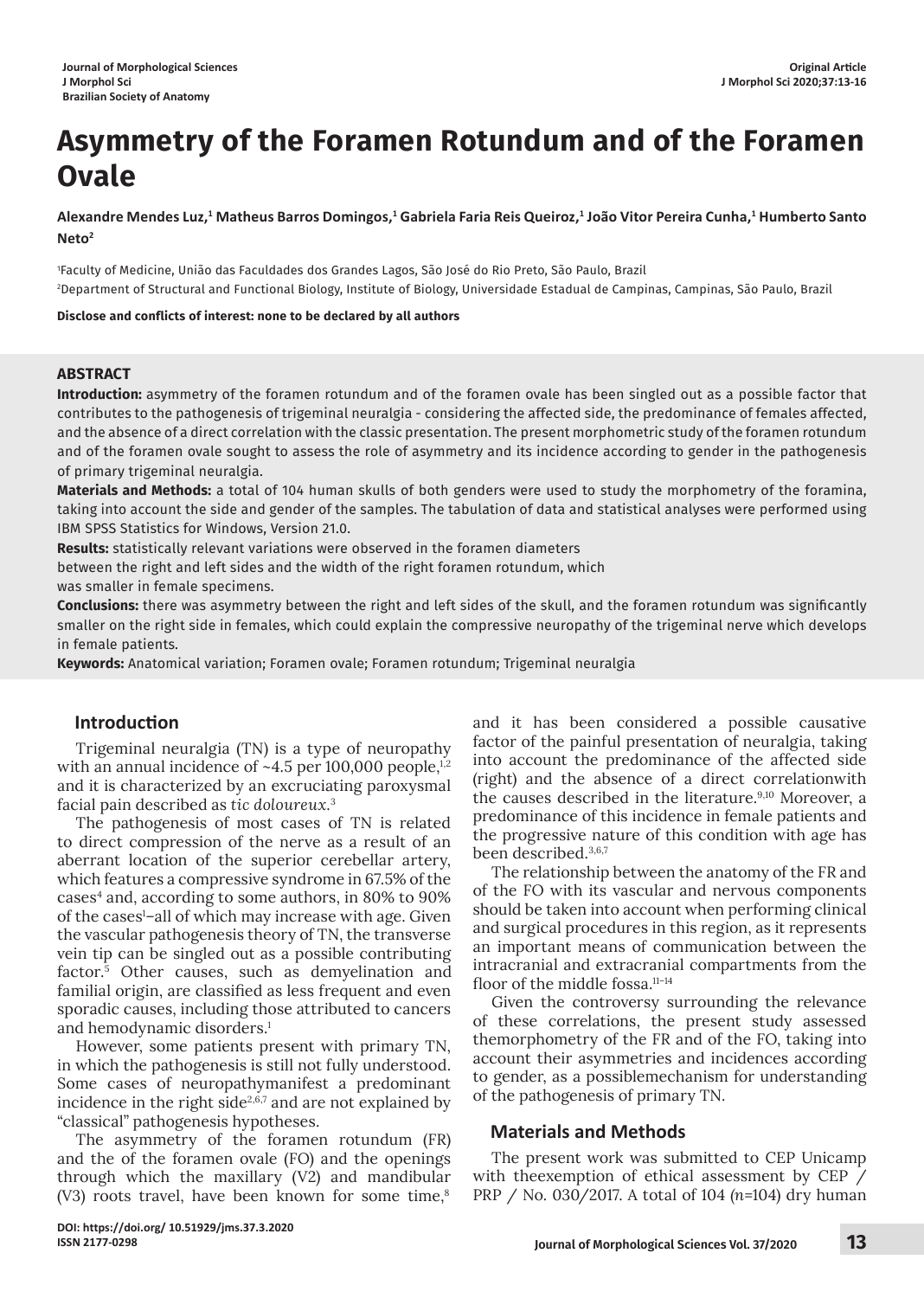skullswere collected from the collection of anatomical specimens of the Human Anatomy Laboratory of the Department of Cellular and Structural Biology, Institute of Biology, Universidade Estadual de Campinas, Campinas, state of São Paulo, Brazil, and the Human Anatomy Laboratory of the Faculty of Medicine, União das Faculdades dos Grandes Lagos, São José do Rio Preto, state of São Paulo, Brazil. They were classified and divided according to gender (male,  $n\frac{1}{486}$ ; and female,  $n\frac{1}{48}$ ), in accordance with the anthropological identification criteria established by White *et al*. 15

The morphometric study of each skull was based on bilateral measurements of the length and width of the FR and of the FO of the skulls.10

Data tabulation and the statistical analyses of the present study were performed using IBM SPSS Statistics forWindows, Version 21.0 (IBM Corp., Armonk, NY, USA) with descriptive analyses forallvariables, and the Kolmogorov-Smirnov (KS) and Shapiro-Wilk normality tests. To compare several variables between the right and left sides, we used a generalized linear mixedmodel (GLMM) to control for the effect of gender. A *p-value*<0.05 was considered statistically significant. The effect sizeinterpretation,partial etasquared, established 0.01<  $n^2$ <0.06=small effect; 0.06< $n^2$ <0.14= average effect and 0.14<n2=large effect.<sup>16-18</sup>

### **Results**

The data obtained fromthemorphometry analysis of the left and right FR and FO are represented in Table 1. The results of the morphometric characteristics analysis for the correlationbetween the size of the foramen, side, and gender are shown in Table 2.

| <b>Right Left Right Left</b> |               |               |               |               |               |               |               |               |  |  |  |
|------------------------------|---------------|---------------|---------------|---------------|---------------|---------------|---------------|---------------|--|--|--|
|                              |               | W             |               | W             |               | W             |               | W             |  |  |  |
| Median                       | 3.0           | 3.0           | 3.0           | 3.0           | 7.0           | 3.0           | 7.0           | 4.0           |  |  |  |
| Maximum                      | 4.0           | 4.0           | 4.0           | 4.0           | 11.0          | 7.0           | 12.0          | 8.0           |  |  |  |
| Minimum                      | 1.0           | 1.0           | 2.0           | 1.0           | 4.0           | 2.0           | 4.0           | 1.0           |  |  |  |
| Mean $±$ SD                  | $2.8 \pm 0.6$ | $2.5 \pm 0.7$ | $2.8 \pm 0.6$ | $2.5 \pm 0.6$ | $6.9 \pm 1.3$ | $3.3 \pm 0.8$ | $6.8 \pm 1.3$ | $3.6 \pm 1.0$ |  |  |  |

Abbreviations: L: length; SD, standard deviation; W: width.

**Table 2.** Generalized linear mixed model analysis. Morphometry of the gender rotundum and of the foramen ovale in mm, given side and sex

| Foramen rotundum (FR) Foramen ovale (FO) |               |               |               |               |               |               |               |               |  |  |  |  |
|------------------------------------------|---------------|---------------|---------------|---------------|---------------|---------------|---------------|---------------|--|--|--|--|
| <b>Right Left Right Left</b>             |               |               |               |               |               |               |               |               |  |  |  |  |
| Gender                                   |               | W             |               | W             |               | W             |               | W             |  |  |  |  |
| Female                                   | $2.7 \pm 0.5$ | $2.2 \pm 0.6$ | $2.8 \pm 0.6$ | $2.5 \pm 0.5$ | $6.5 \pm 1.4$ | $3.0 \pm 0.9$ | $6.2 \pm 1.3$ | $3.4 \pm 1.0$ |  |  |  |  |
| Male                                     | $2.8 \pm 0.6$ | $2.6 \pm 0.7$ | $2.8 \pm 0.6$ | $2.5 \pm 0.6$ | $6.9 \pm 1.3$ | $3.4 \pm 0.8$ | $6.9 \pm 1.3$ | $3.6 \pm 0.9$ |  |  |  |  |

Abbreviations: L: length; W: width. Bold: *p*=0.030; η<sub>p2</sub>=0.046.

Considering the analysis of the total sample, ignoring gender, a statistically significant variation was observed in the size of the diameters between the right and left sides of the FR and of the FO (F<sub>(4.99)</sub>=3.478; p=0.011; η<sub>p</sub><sup>2</sup>=0.123). No significant effect of gender on all variables was observed  $(F_{(4,99)}=1.969;$  $p=0.105; \,η_p^2=0.074$ ).

Considering the analysis by variable, excluding gender, a statistically significant variation in the FO width was observed  $(F_{(1.102)}=8.303; p=0.005; \eta_p)$ 2 =0.075), with the right side exhibiting a smaller mean diameter than the left side (Table 1).

A discrete trend of significant variation for the FR width  $(F_{(1.102)}=2.936; p=0.090; \eta_p^2=0.028)$  was observed, with the right side, on average, tending to have a smaller diameter than the left side (Table 1).

No significant variationwas observed for the length of the FR (F(1.102)=0.089; p=0.767;  $\eta_{\rm p}^2$ =0.001) or for the length of the FO ( $F_{(1.102)}$ =1.287; *p*=0.259;  $η<sub>p</sub><sup>2</sup>=0.012$ ).

Considering the effect of gender (male, *n*=86; female, *n*-18), a statistically significant variation in thewidth of theright FR was observed  $(F<sub>(1.102)</sub>=4.865;$ p=0.030;  $\eta_{p}^2$ =0.046); women had a smaller average diameter than men, and this variation was not observed in the left side (Table 2). No significant variation was observed (Table 2) for the length of the FR (F(1.102)=0.089; p=0.767;  $\eta_{\rm p}^2$ =0.001).

Despite the apparent difference in diameter, the length of the FO (F<sub>(1.102)</sub>=0.973; *p*=0.326; η<sub>p</sub><sup>2</sup>=0.009) and thewidth of the FO  $(F_{(1,102)}=0.224; p=0.637; \eta_p^2=0.002)$ showed no statistically significant variation.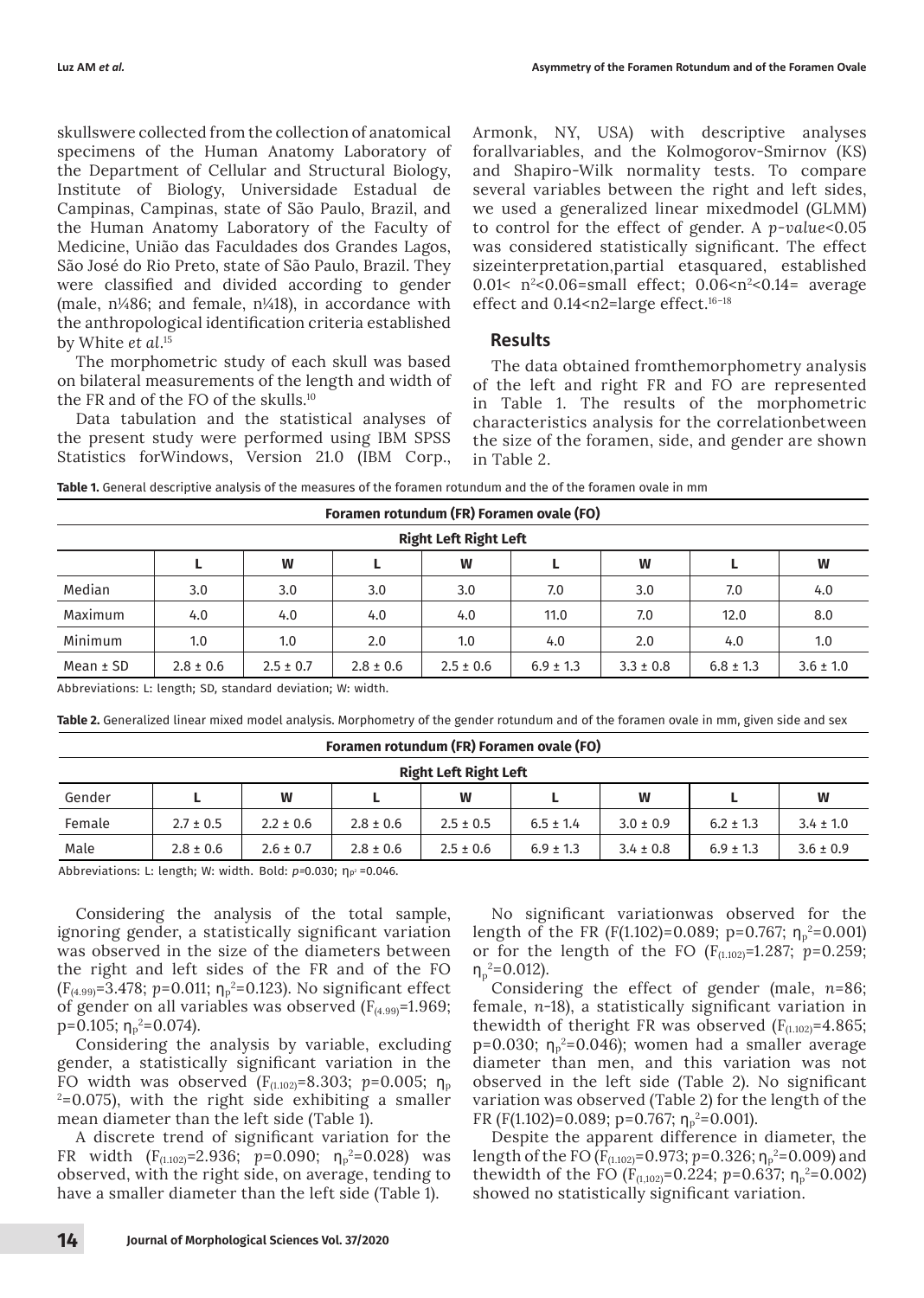# **Discussion**

Trigeminal neuralgia represents an exhaustively describedpathological framework within the neuropathies; however, whenwe investigate the primary causes for this presentation in patients who do not exhibit the classic presentation, the anatomical asymmetry hypothesis cannot be disregarded, $^{\rm 8}$  as the etiology of primary TN is unknown.10

The asymmetry of the FR and of the FO is recognized by several authors, and variations in their dimensions can be explained by the embryogenesis of the middle fossa—from the presphenoid and basal-sphenoid segments of the developing sphenoid1,<sup>9,19</sup>-given the ossification of the cartilaginous ring that surrounds the nerve root and the other structures that interact with this ring. $6,20$ 

Our results show a statistically significant difference (*p*=0.011) in the morphometry of the left and right sides of the FR and of the FO,  $8,10,21-23$  revealing a tendency to present a more narrow format for both the FO and the FR.

Onemust consider the variations relating to ethnic factors and different population groups. Studies of different populations reveal significant and nonsignificant morphometric variations in the same analyses.

The size of the FO in skull samples of a Greek population displayed a mean length and width of 7.2 ± 1.2 mm and  $3.9 \pm 0.7$  mm on the right side, respectively, and a mean length and width of  $7.0 \pm 1.1$  mm and  $4.1 \pm 0.8$  mm on the left side, respectively – thus showing significant asymmetry.<sup>8</sup> However, the same measurements in samples of an Indian population showed an average length and width of  $7.0 \pm 2.17$  mm and 5.0±0.42 mm on the right side, respectively, and an average length and width of  $6.8\pm1.40$ mm and  $4.7\pm00.91$ mm on the left side, respectively, with no significant asymmetry.24

Our data show the FO with an average size equal to  $6.8 \pm 10.3$  mm in length and  $3.3 \pm 0.8$  mm in width for the right side and 6.81.3 mm in length and 3.60.1 mm in width for the left side, with lower morphometric values than described, however with significant asymmetry (p=0.005; η<sub>p</sub>²=0.075), according to Natsis *et al*.8

The right-sided FR observed in our samples exhibited a mean length of 2.80.6 mm and a mean width of 2.50.7 mm, and the left-sided FR exhibited a mean lengthof 2.80.6 mm and a mean width of 2.50.6 mm, with a slight trend of significant variation (*p*=0.090; η $_{\rm p}^2$ =0.028).

Thesemeasurements correspond to those values obtained by Liu *et al*, 10 and were lower than those described by Sondheimer, Berge *et al*, and Erbagci *et al*. 21,23,25

Thus, we can infer that it is not possible to

establish astandardized model based exclusively on morphometry for distinct populations, disregarding characteristics of populations and ethnic factors.

Therefore, the shape and size of the foramen may vary within the same ethnic group and between different ethnic groups. Accordingly, each population must be evaluated independently with the prospect of establishingmorphological patterns for the morphometry and asymmetry of the foramina, $^{24}$  as this asymmetry may be related to the pathogenesis of TN.

According to Capel *et al*, 26 the narrowing and lateralizationof the foramen should be considered with caution in theassessment of the pathogenesis of TN, as asymmetry is acommon phenomenon in normal individuals, as reported by Erbagci *et al*. 25 Our study shows that, despite the controversial correlation between asymmetry and compression, data concerning the asymmetry cannot be disregarded when attempting to understand the pathogenesis of TN<sup>8</sup>; recentstudies suggest that the narrowing of the foramen may be etiologically important for a portion of these patients.10

Regarding the gender of the individuals, we found a significant asymmetry in the FRs with smaller diameters ( $p=0.030$ ;  $\eta_p^2=0.046$ ) – smaller on the right side in females – which may explain the greater incidence of right-sided neuralgia reported in the literature.2 No significant difference was observed in the asymmetry for males and females with regard to other measurements. According to Murugan *et al*, 27 there was no significant difference in the morphometry of the right and left FOs among male and female individuals.

Taking gender into account, we did not find statistically significant morphometric data to correlate FO asymmetry with the incidence of neuralgia of the V3 branch reported in the literature. This result is comparable to that reported by Murugan *et al*, in which no significant difference was observed in the left and right FO morphometry between male and female individuals.27

Nevertheless, TN affecting the right maxillary branch is thought to be related to a narrowing of the FR in females, as Liu *et al* described a correlation between the narrowing of this foramen and TN.10 The V2 branch is affected in  $\sim$  39% of reported cases,<sup>2</sup> thus establishing a possible correlation between the morphology of the foramen and compression.

# **Conclusion**

The present study demonstrated that there is asymmetry between the right and left sides of the skull within the population studied, and that the foramina on the right side are significantly smaller than on the left. However, when correlated to gender, this variation